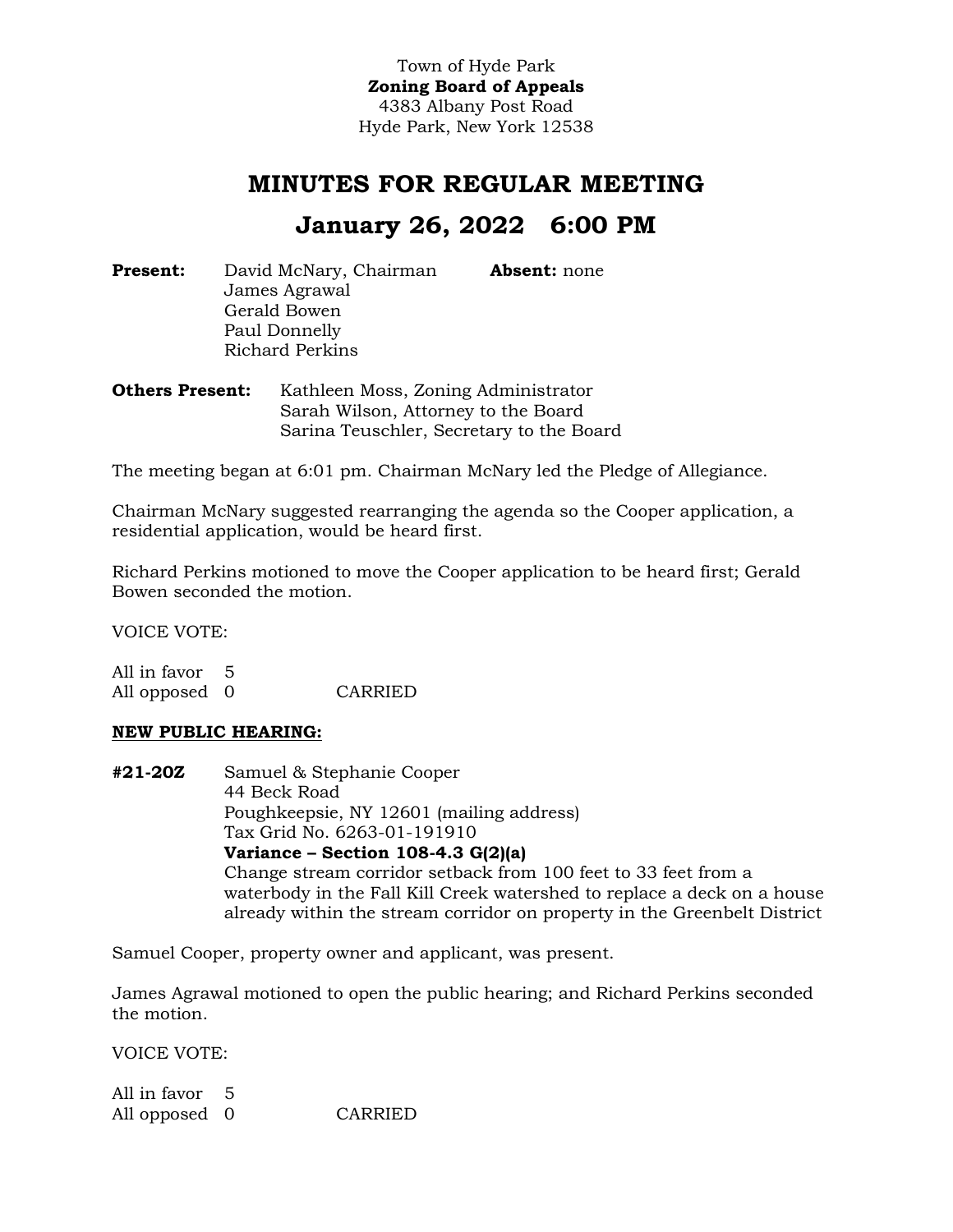Mr. Cooper explained they purchased the property seven years ago. The existing concrete steps which lead to the door were sinking into the ground and needed to be replaced.

Mr. Cooper hired a contractor to construct a new deck, and apply for the permits and approvals and to do the work. According to Mr. Cooper, the contractor applied for the building permit, did most of the work, then allegedly disappeared without finishing the work or closing the permit. Mr. Cooper was left with a partially finished deck, an open building permit, and no variance. He is seeking to remedy that now.

There were no public comments.

James Agrawal motioned to close the public hearing; and Richard Perkins seconded the motion.

VOICE VOTE:

All in favor 5 All opposed 0 CARRIED

## Town of Hyde Park **ZONING BOARD OF APPEALS** 4383 Albany Post Road Hyde Park NY 12538 (845) 229-5111

# **RESOLUTION TO GRANT AREA VARIANCE**

Samuel & Stephanie Cooper 44 Beck Road

**Date: January 26, 2022 Motion: Gerald Bowen**

## **Resolution # 21-20Z Second: Richard Perkins**

WHEREAS, the applicants, Samuel & Stephanie Cooper have submitted an application for an area variance for a stream corridor incursion toward a waterbody within the Fall Kill Creek watershed from 100 feet to 33 feet to replace a wooden deck on a house already within the stream corridor (the "Project"), located at 44 Beck Road, Poughkeepsie, NY 12601, identified as tax parcel no. 6263-01-191910, in the Greenbelt Zoning District (the "Site"); and

WHEREAS, the Project is already complete, and shown in photographs submitted by the applicant on November 24, 2021; and

WHEREAS, the applicant seeks an area variance from Zoning Law Section 108- 4.3 G (2) to permit a stream corridor incursion of 33 feet where 100 feet is required; and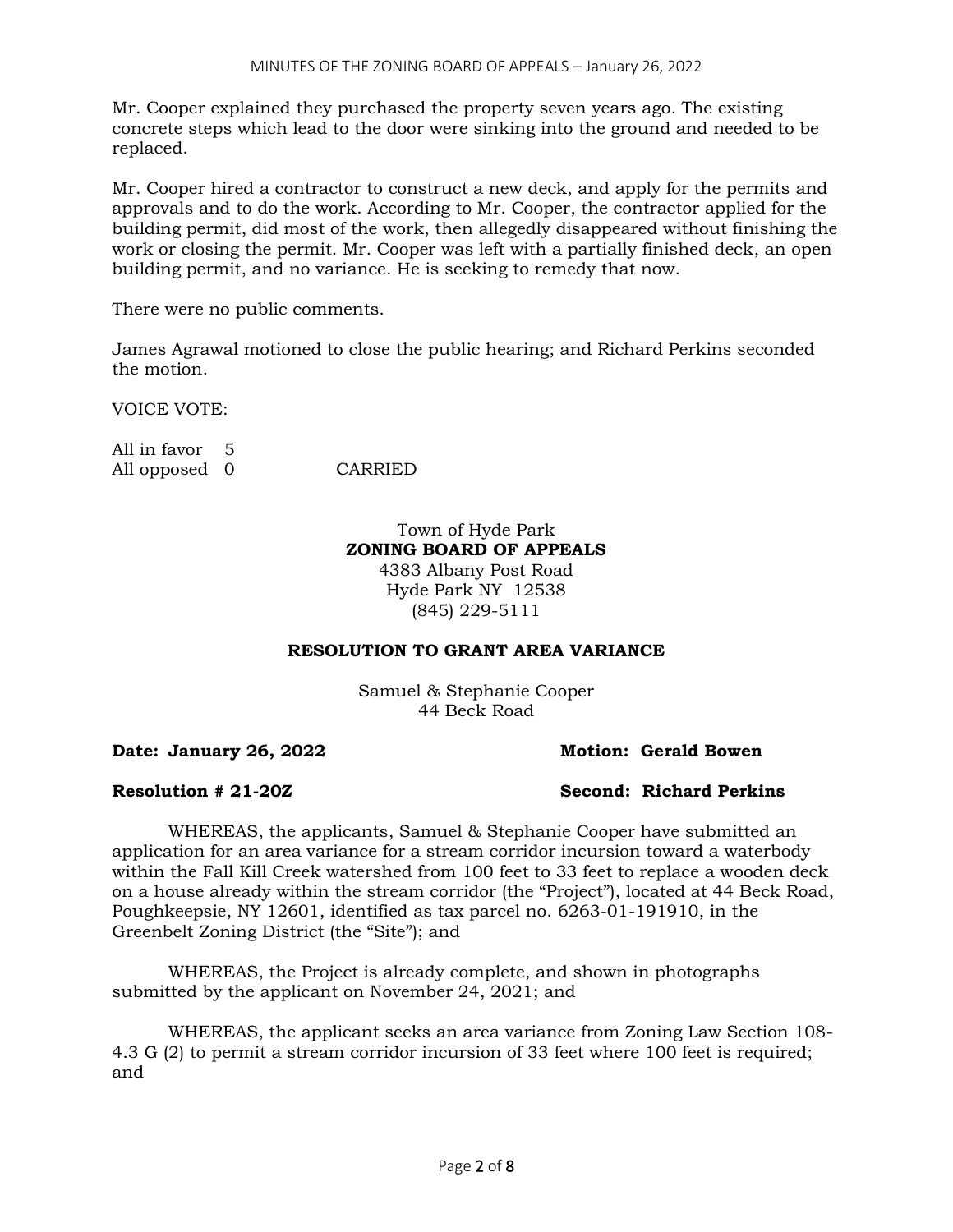WHEREAS, pursuant to 6 NYCRR  $617.5(c)(17)$ , the granting of an area variance for a single-family, two-family or three-family residence is a Type II action under the State Environmental Quality Review Act and is not subject to review under the Act; and

WHEREAS, a duly noticed public hearing was held on January 26, 2022 at a regular meeting during which all those who wished to speak were heard; and

WHEREAS, the applicable standards for considering an area variance are set forth in Town Law Section 267-b and Hyde Park Zoning Law Section 108-33.6(B)(2) which require the Board to take into consideration the benefit to the applicant if the variance is granted, as weighed against the detriment to the health, safety, and welfare of the general neighborhood or community by such grant.

NOW THEREFORE BE IT RESOLVED, that the Zoning Board of Appeals makes the following findings in accordance with Section 267-b of the Town Law and Hyde Park Zoning Law Section 108-33.6(B)(2) regarding the Requested Variance:

1. The Requested Variance will not produce an undesirable change in the character of the neighborhood or a detriment to nearby properties.

The requested variance conforms to the character of nearby properties. Many of the houses in this area encroach into the stream corridor, and have decks leading to their front door.

As this pervious deck replaces older concrete steps, it will be a visual improvement to the house; and it decrease the chance of negative impacts to the waterbody via stormwater runoff.

2. The benefit sought by the applicant cannot be achieved by some method, feasible for the applicant to pursue, other than an area variance.

The existing house is already within the 100-foot stream (pond) corridor. This deck provides access to the front door – without a variance for a structure here, the applicants would not be able to use the door.

- 3. The Requested Variance is numerically substantial. The applicant has requested a stream corridor incursion of 33 feet, which is encroaching 77 feet into the setback.
- 4. The Requested Variance will not have an adverse effect or impact on the physical or environmental conditions in the general neighborhood or district. The old steps were built of impervious concrete, therefore increasing stormwater runoff into the pond; and those steps have been replaced with pervious decking. This change will benefit the environment.
- 5. The difficulties are self-created.

BE IT FURTHER RESOLVED, that the Zoning Board of Appeals hereby grants the Requested Variance subject to the following condition(s):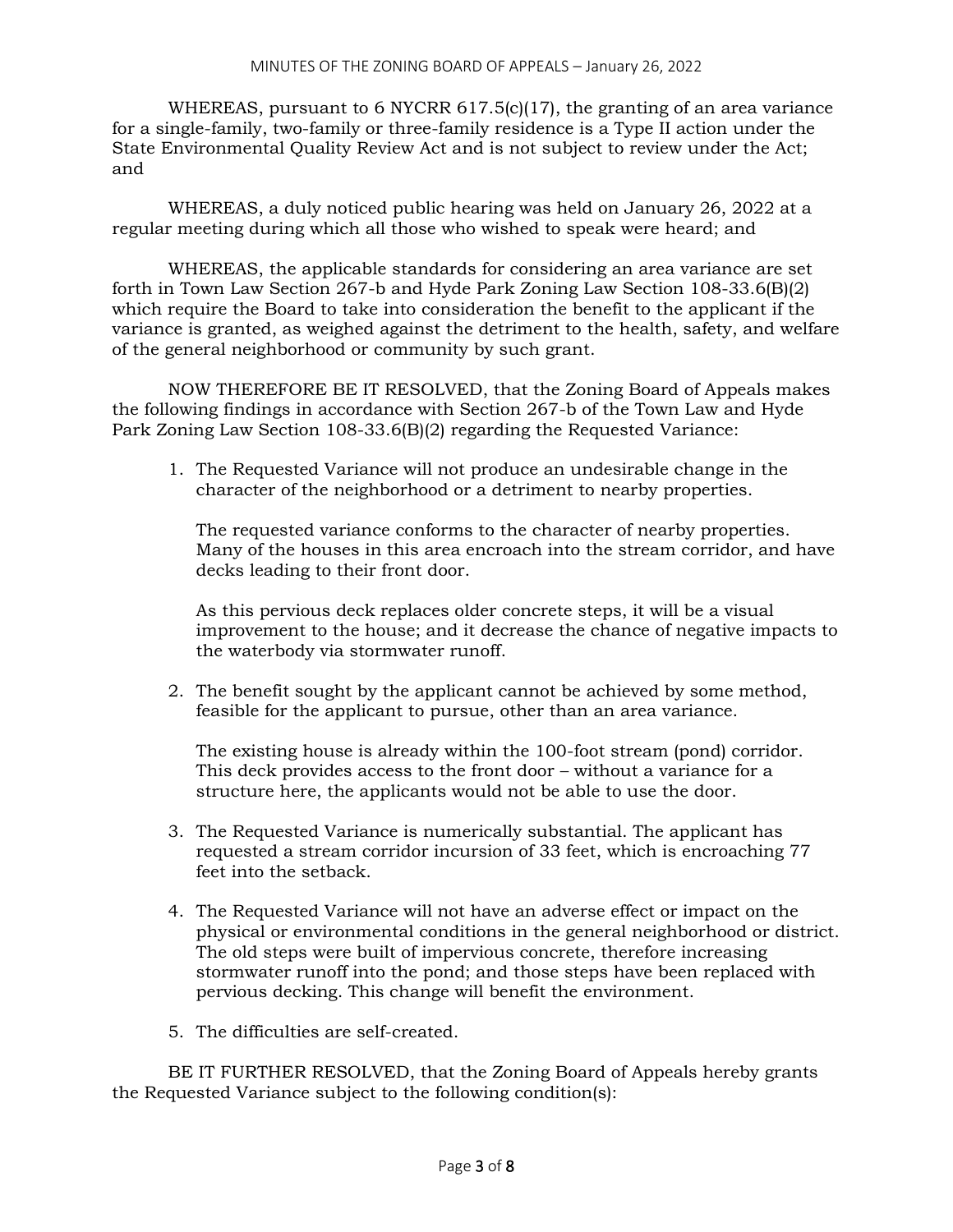1. Payment of all fees.

Adopted:

ROLL CALL VOTE BY SECRETARY

| YES. |         |
|------|---------|
| YES. |         |
| YES. |         |
| YES. |         |
| YES  | CARRIED |
|      |         |

## **CONTINUED PUBLIC HEARINGS:**

**#21-15Z** Camp Victory Lake 277 Crum Elbow Road Hyde Park, NY 12538 Tax Grid No. 6265-04-630350 **Variance – Section 108-5.15** Change maximum permitted building height from 35 feet to 47.5 feet for construction of a stadium-style sanctuary space in the Greenbelt District. **Variance – Section 108-4.3 G (2) a** Change stream corridor setback from 100 feet to 0 feet from the Fallkill Creek to allow a construction incursion.

Peter Sander, of Rennia Engineering, was present.

James Agrawal motioned to open the public hearing; and Paul Donnelly seconded the motion.

VOICE VOTE:

All in favor 5 All opposed 0 CARRIED

Mr. Sander submitted new drawings and explained the most recent adjustments to the property.

Richard Perkins expressed further concern about the location of the cabins encroaching into the stream corridor buffer.

Mr. Sander explained how the proposed location is the best and least disturbing location for the cabins to be moved.

There were no public comments.

Secretary to the Board, Sarina Teuschler, explained they could not proceed with voting on the application until the Planning Board concluded their SEQRA review.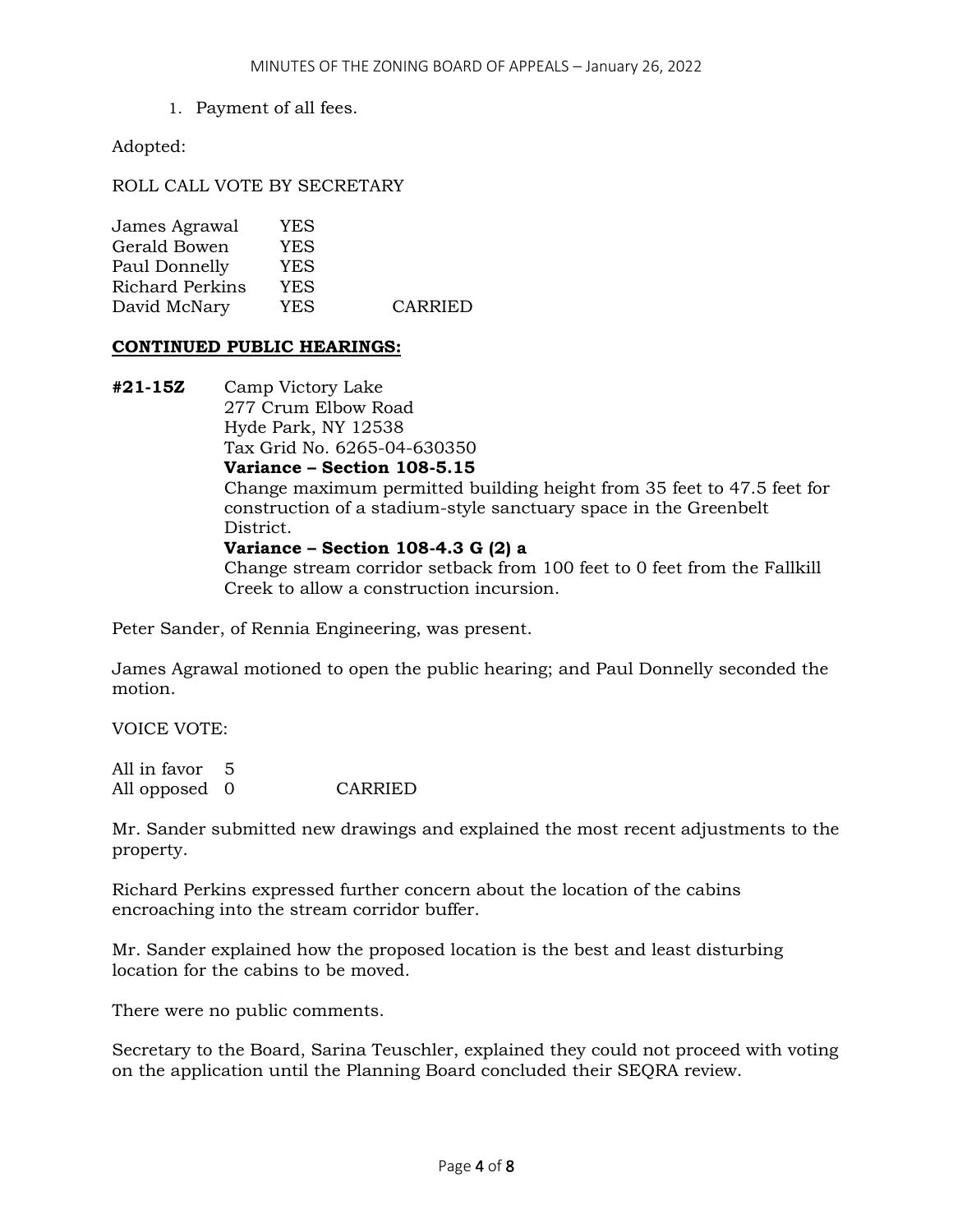Richard Perkins motioned to continue the public hearing to February 23, 2022; and Gerald Bowen seconded the motion.

VOICE VOTE:

| All in favor 5 |                                                                      |  |  |  |
|----------------|----------------------------------------------------------------------|--|--|--|
| All opposed 0  | CARRIED                                                              |  |  |  |
| #21-19Z        | Rite Aid Pharmacy, c/o Gloede Signs                                  |  |  |  |
|                | 1 Crum Elbow Road                                                    |  |  |  |
|                | Hyde Park, NY 12538                                                  |  |  |  |
|                | Tax Grid No. 6162-03-429214                                          |  |  |  |
|                | <b>Multiple Variances within Section 108-24.2</b>                    |  |  |  |
|                | Change up to six commercial sign code requirements for two wall-     |  |  |  |
|                | mounted signs and eight freestanding signs in the East Park Business |  |  |  |
|                | District.                                                            |  |  |  |

Nancy Forrest, of Gloede Signs, was present.

James Agrawal motioned to open the public hearing; and Gerald Bowen seconded the motion.

VOICE VOTE:

| All in favor 5 |         |
|----------------|---------|
| All opposed 0  | CARRIED |

Ms. Forrest explained the variances for the free-standing monument signs, and that they've come further into compliance since the initial application. The wall-mounted signs have also come further into compliance with the most recent amendment.

She and the Board discussed how the proposed signs are the same size as or smaller than the existing signs – but the need for the variances arises from a change in the sign code since the existing signs were installed.

There were no public comments.

Secretary, Ms. Teuschler, shared that this application had been referred to Dutchess County Department of Planning and Development for their review, pursuant to General Municipal Law 239-m, as the property borders a state road and county road. County Planning will be responding before the next meeting in February.

Richard Perkins motioned to continue the public hearing to February 23, 2022; and James Agrawal seconded the motion.

VOICE VOTE:

All in favor 5 All opposed 0 CARRIED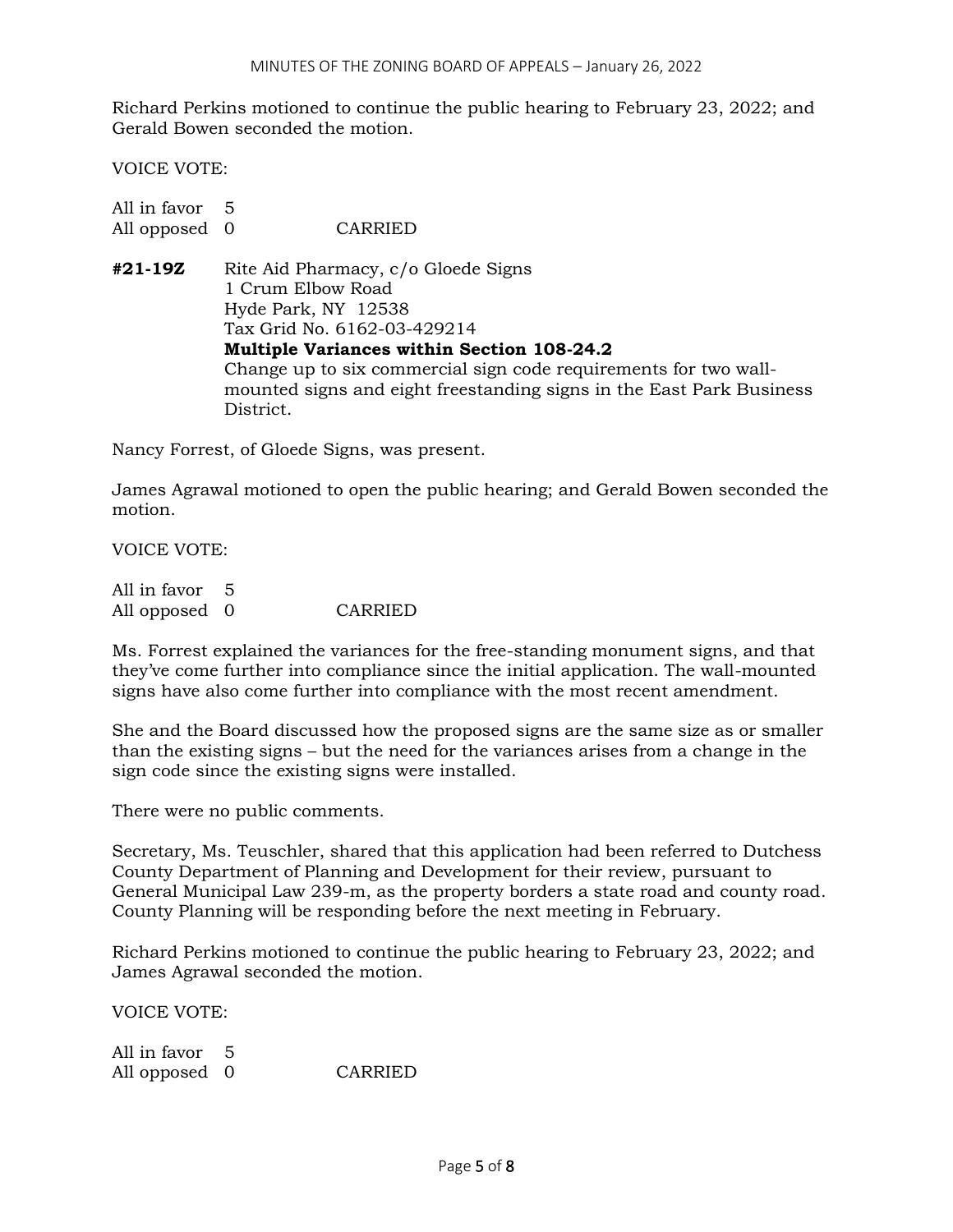# **New Public Hearing:**

**#21-21Z** Key Construction 1234 Route 9G Hyde Park, NY 12538 Tax Grid No. 6165-04-524481 **Variance – Section 108-5.15 Bulk Regulations** Change maximum permitted building scale from 40,000 square feet to 66,941 square feet for the construction of an office space, warehouse, and storage units on a 17.2-acre parcel in the East Park Business District.

There were no applicants or representatives present.

On January 13, 2022, the applicant amended their application from ~64,000 square feet to 66,941 square feet. After the amendment, the Secretary referred the application to Dutchess County Department of Planning and Development, pursuant to General Municipal Law 239-m, as the property borders state Route 9G.

James Agrawal motioned to open the public hearing; and Richard Perkins seconded the motion.

VOICE VOTE:

All in favor 5 All opposed 0 CARRIED

There was no discussion by the Board.

There were no public comments.

Richard Perkins motioned to adjourn the public hearing to February 23, 2022; and Gerald Bowen seconded the motion.

VOICE VOTE:

All in favor 5 All opposed 0 CARRIED

# **New Application Introduction:**

**#22-01Z** Speedway 3694 Albany Post Road Poughkeepsie, NY 12601 Tax Grid No. 6063-04-992465 **Use Variance regarding commercial signage –** to allow internally lit, toggleable message above digital gas prices on all dispensers at gas station, while no internally lit signs are permitted in the Town of Hyde Park.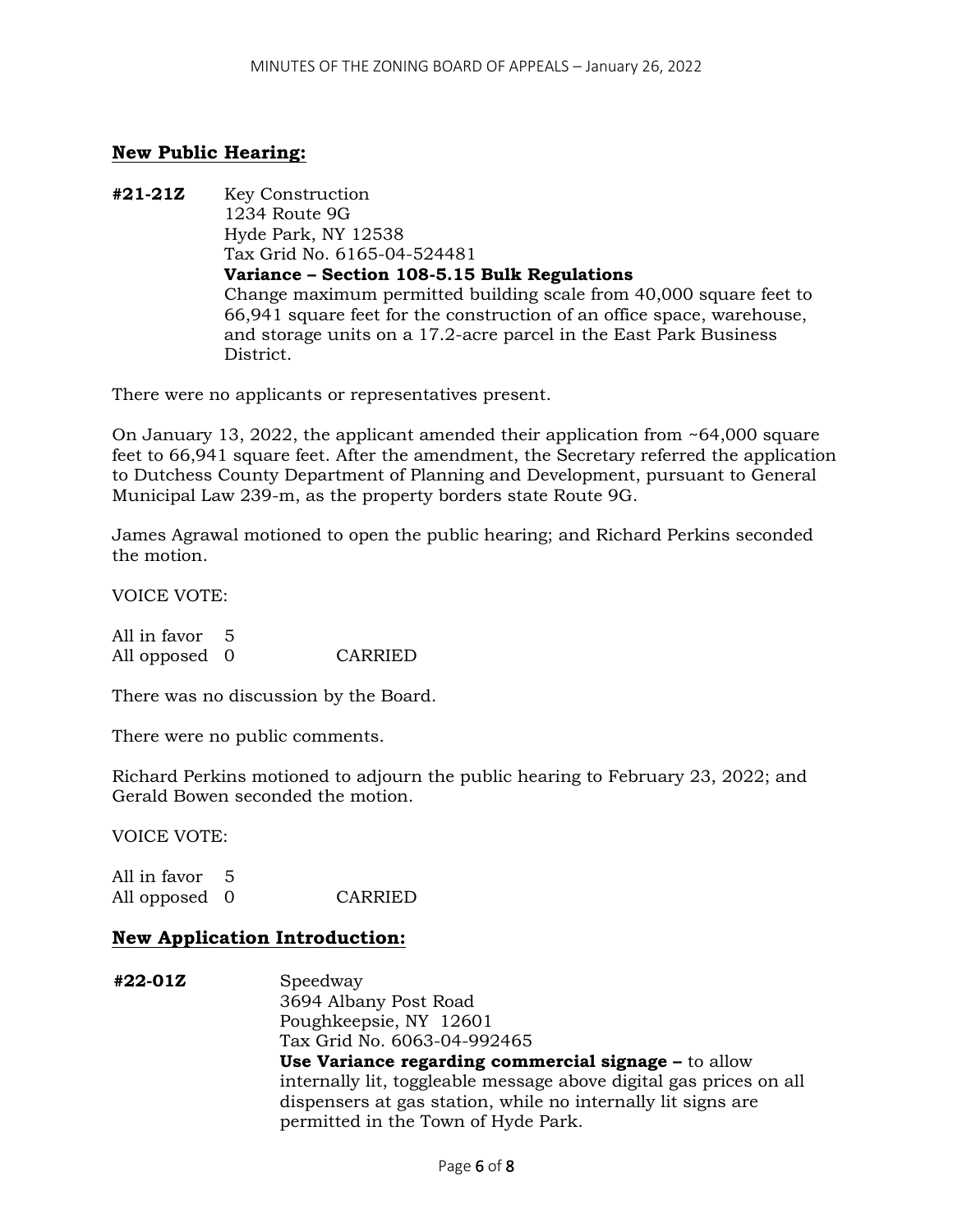Shawn Smith, of Site Enhancement Services, was present. He explained the application and demonstrated the request by showing a video on his phone.

Kathleen Moss, Zoning Administrator, explained that all internally lit signage is prohibited in Hyde Park – except for gas prices, temperature, and time. She further reiterated that the gas prices in this application are not the issue – they are allowed to be internally lit. Instead, the prohibited part of the application is having wording or messages be internally lit.

Chairman McNary motioned to forward application to Dutchess County Department of Planning and Development, pursuant to GML 239-m, as the property borders state Route 9; and James Agrawal seconded the motion.

VOICE VOTE:

All in favor 5 All opposed 0 CARRIED

Richard Perkins motioned to set public hearing for February 23, 2022; and Paul Donnelly seconded the motion.

VOICE VOTE:

| All in favor 5 |         |
|----------------|---------|
| All opposed 0  | CARRIED |

Chairman McNary advised the applicant that before the public hearing they submit additional information to support their use variance request, as the current application may be insufficient.

The Secretary suggested moving the public hearing to give the County Planning department enough time to respond after the applicant submits additional information.

Richard Perkins motioned to change the public hearing date to March 23, 2022; James Agrawal seconded the motion.

VOICE VOTE:

All in favor 5 All opposed 0 CARRIED

Mr. Bowen requested the applicant provide an address of a local gas station that has the same messaging, so the Board may see it in person.

## **Other Business:**

James Agrawal motioned to approve the minutes of the December 16, 2021 meeting; and Paul Donnelly seconded the motion.